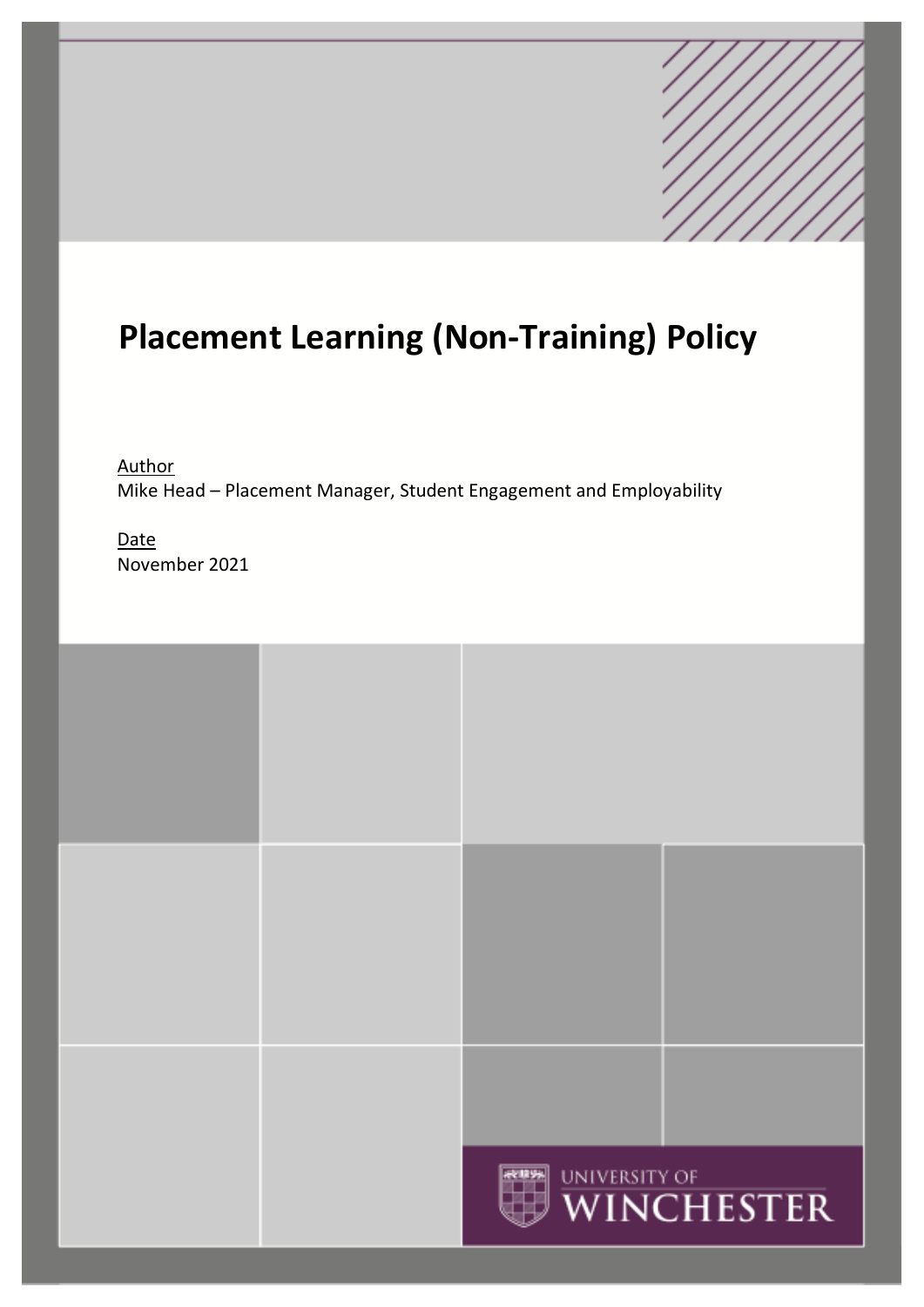| <b>Document Title</b>                                                                                           | Work Based and Placement Learning (Non-Training) Policy |
|-----------------------------------------------------------------------------------------------------------------|---------------------------------------------------------|
| <b>Document Co-Authors:</b>                                                                                     | Mike Head, Placement Manager                            |
| <b>Responsible person and Department:</b>                                                                       | Placement Manager, Student Engagement and               |
|                                                                                                                 | Employability, Department of Student Support and        |
|                                                                                                                 | <b>Success</b>                                          |
| <b>Approving Body:</b>                                                                                          | Senate                                                  |
| Date of Approval:                                                                                               | 3rd November 2021                                       |
| <b>Date Effective From:</b>                                                                                     | 3rd November 2021                                       |
| <b>Review Date:</b>                                                                                             | November 2024 (triennially)                             |
| Indicate whether the document is for                                                                            | <b>Public Access</b>                                    |
| public access or internal access only                                                                           | <del>Internal Access Only</del>                         |
| whether<br>the<br>Indicate<br>document                                                                          | <b>Applies to Collaborative Provision</b>               |
| applies to collaborative provision?                                                                             |                                                         |
| (Strikethrough text, as appropriate)                                                                            |                                                         |
| <b>Summary/Description:</b>                                                                                     |                                                         |
| This policy offers a re-write of the previous Work Based Learning policy to a new standard which will cover the |                                                         |
| University ambition to expand placements across the University. This top-level policy does not provide guidance |                                                         |

on training placements such as teacher training, nursing and social work.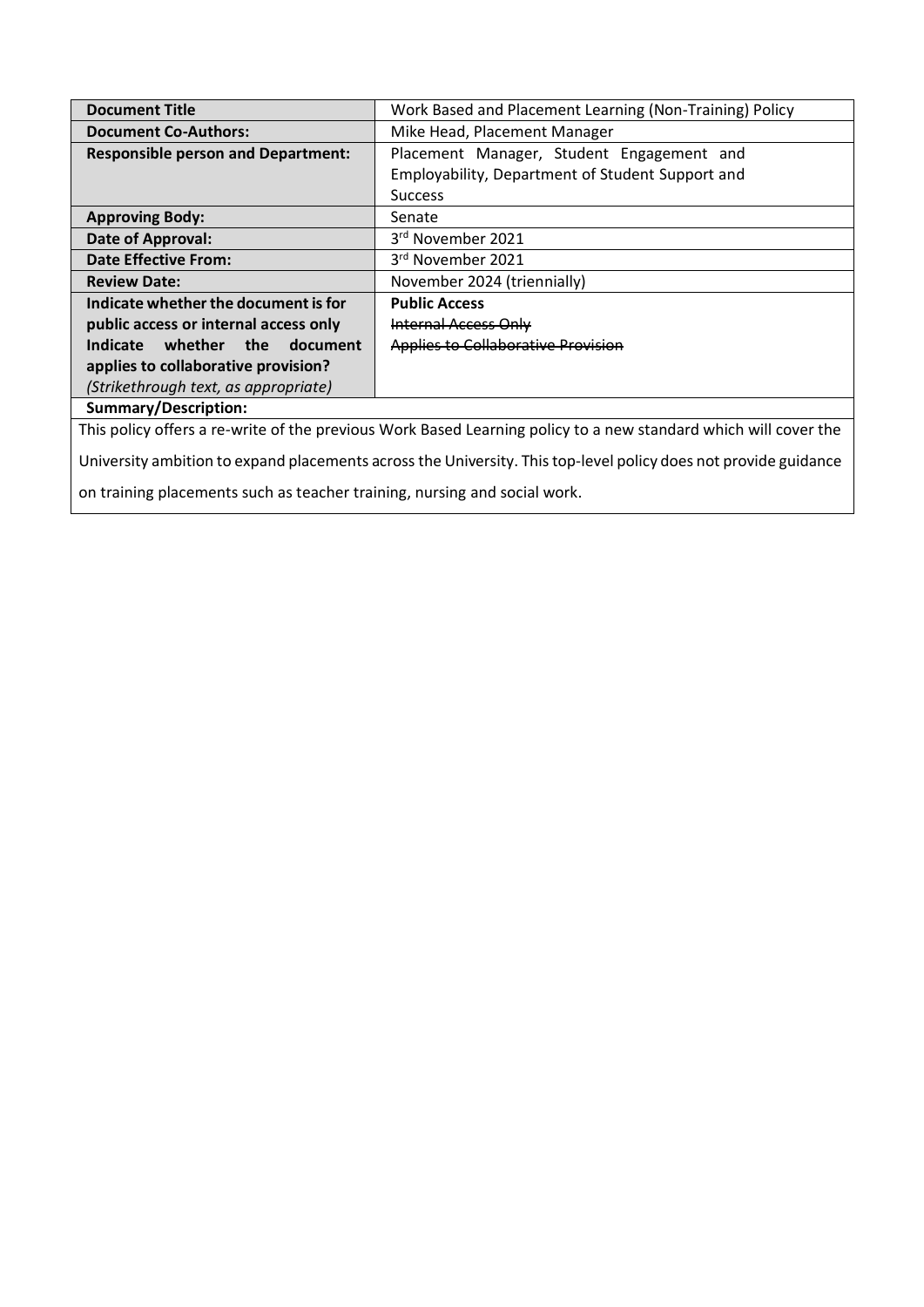# **Background and context**

- 1. This document aims to help all stakeholders understand and manage the placement experience for students and to ensure all are fully aware of the legal, insurance, and health and safety requirements of a placement.
- 2. Please note that this policy complements the information supplied to students, staff and employers including their roles and responsibilities through the supplementary guides available on the intranet and external website.
- 3. This policy sets out expectations of placement provision and operations for all non-training undergraduate and postgraduate taught degrees.
- 4. If a reader of this policy has any queries or if they are interested in providing a student a placement, they should contact the University of Winchester Placement Team on: [workplacements@winchester.ac.uk](mailto:workplacements@winchester.ac.uk) or [volunteering@winchester.ac.uk](mailto:Naomi.irving@winchester.ac.uk) for the Volunteering Module Coordinator.
- 5. This policy will be supported by student, employer and staff facing guidance documents which communicate the below information for implementation.

# **Introduction**

- 6. The University of Winchester recognises the importance of work-based and placement learning including volunteering as part of a module and its contribution to students' employability. Work based and placement learning is integral to the University's strategic direction to develop graduate outcomes and employability.
- 7. Where work-based or placement learning/volunteering is part of a module, its learning outcomes must be clearly identified, contribute to the overall and coherent aims of the programme and be assessed appropriately. These outcomes will be tested through the University's standard processes at validation.

# **Why does the University care about placements?**

8. Placements give students the opportunity to gain skills specific to their subject or industry of choice as well as the employability skills required for the graduate workplace. Placements also increase student knowledge of an industry or sector, allowing them to make better informed decisions about future career choices. Volunteering enables students to practice active citizenship as well as build valuable graduate employment skills.

# **Ethical placement practice**

9. The University of Winchester supports ethical placements which align with the University's values, mission and strategic priorities to work towards the United Nations Sustainable Development Goals. The University endorses work-based learning and placements with organisations which follow similar ethical practices however, the student taking the placement has the final decision provided it meets the learning outcomes.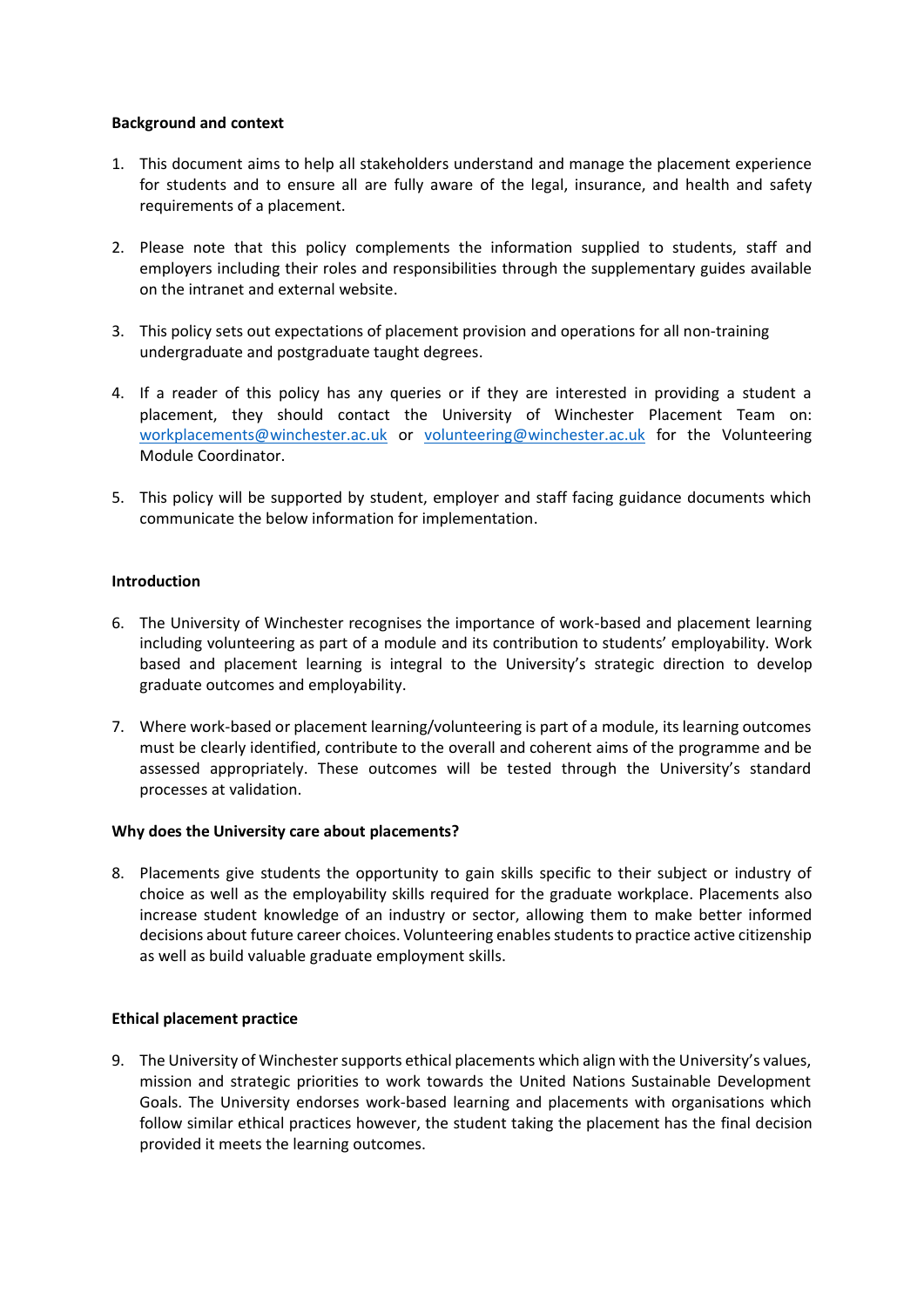# **Definition of terms used at University of Winchester to describe various types of work or experience are confirmed as**

- 10. **Placement –** A placement is a period of assessed learning in a workplace included in a module and approved by the University which carries a requirement to complete. It should satisfy the module requirements appropriate to the course and is usually in a field relevant to a student's subject. A placement aims to bridge the gap between academic study and vocational experience through practical and professional work experience and is an opportunity to gain valuable practical experience in a real working environment. Placement learning is when the learner might be considered as student first, employee second, i.e. they came to the placement experience by virtue of their assessed learning.
- 11. **Internship –** An internship is an extra-curricular contract of work for a fixed period, offered by employers. Internships are advertised for both students and graduates to give them experience of a piece of work or project within a specific industry. They can be as short as a week, but also as long as 12 months.
- 12. **Volunteering**  Volunteering is any activity that involves spending unpaid time within charities, voluntary or non-profit organisations, or with a local authority. It involves doing something that aims to benefit the environment, the community or an individual. Volunteering can be extracurricular or as part of the curriculum through the Volunteering Module.

# **Implementation of placements**

- 13. Faculties and the Department of Student Engagement and Employability are responsible for ensuring appropriate arrangements are in place to prepare and support students through the process of finding and undertaking their placement, as well as any subsequent support they may need on their return to the University of Winchester.
- 14. Programmes aspiring to embed credit bearing placements should consult with the University Placements Team to identify the appropriate placement model (module-based placement, sandwich year etc) and follow appropriate quality processes to embed placements into the curriculum set out by Academic Quality and Development.

# **Length of placements**

- 15. Placements can be taken by students on a part-time (a number of hours or days per week) or fulltime basis depending on the pre-approved Placement module available on their programme of study.
- 16. All credit bearing placements on programmes must be approved via the appropriate Academic Quality Assurance processes, such as validation, revalidation and programme amendments.
- 17. "Year in Industry", "Sandwich Year" or "Placement Year" pathways or modules at the University of Winchester should consist of full-time employment conducted between two levels of study, lasting at least 30 weeks. These placements should be full-time employment for the student, with at least 35 hours worked per week and **conformance with minimum wage regulations and employment legislation where applicable.**
- 18. "Part Time Placements" are normally taken during the academic year, for example one day a week or intensively during the vacation periods near to the semester where the module is assessed.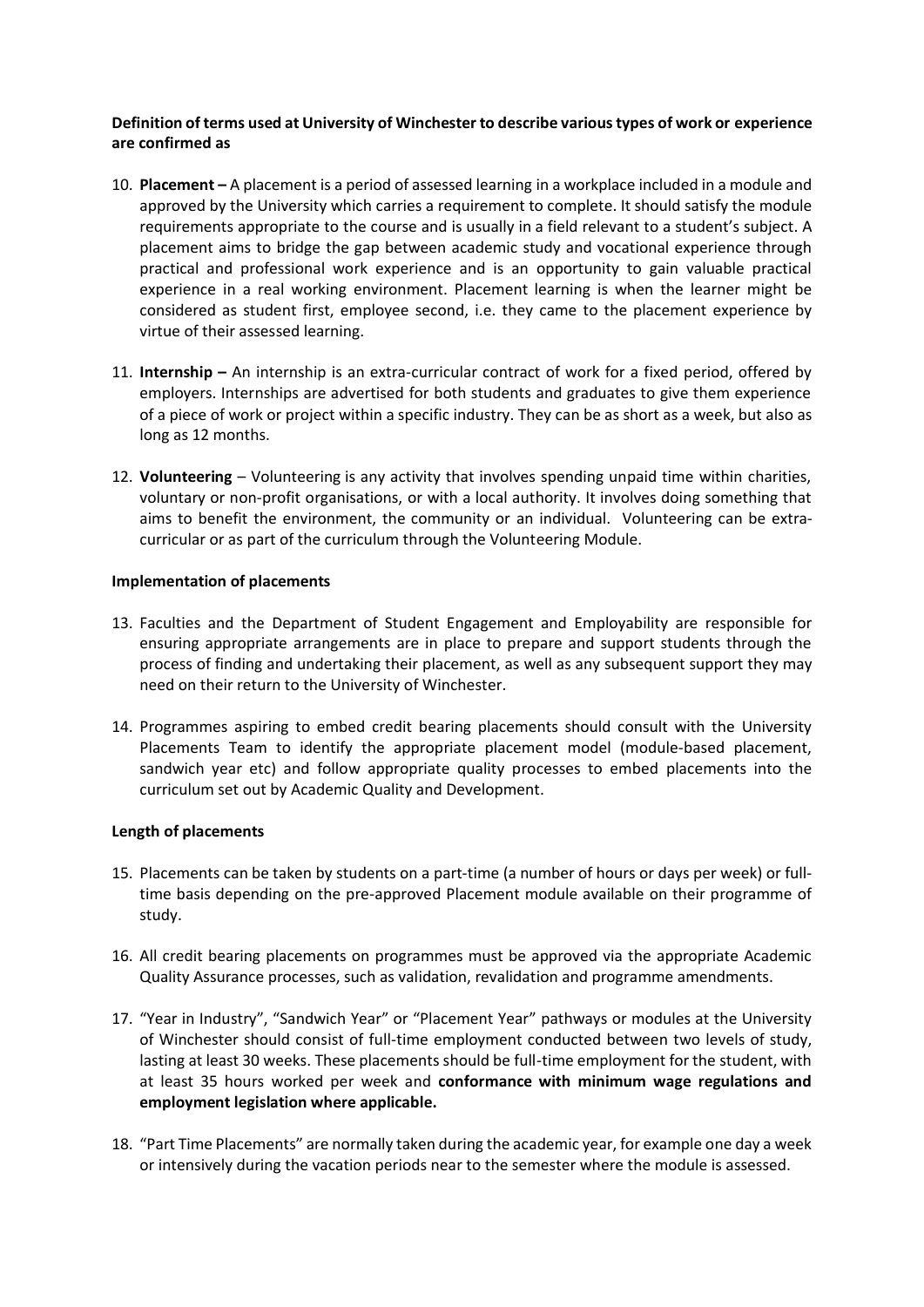- 19. Example placement modules (with a variety of time commitment) which have been approved by the University are available from the Placement Team to be adopted into courses.
- 20. The Volunteering Module is taken across the semester with students undertaking a minimum of 24 volunteering hours.

# **Roles and responsibilities**

#### 21. **University of Winchester**

To ensure success of placement provision the University of Winchester will:

- A. Provide information to the student on general health and safety prior to their placement.
- B. Provide specialist advice and guidance for students with additional support needs.
- C. Check that university placement procedures are being followed.
- D. Appoint an "academic supervisor(s)" and establish dates of contact / visits as appropriate.
- E. Ensure the appointed tutor will provide support to the student when out on placement through a placement visit, offer formative feedback opportunities and grade students work from accredited placement modules.
- F. Encourage all staff to disseminate placement opportunities to the Placement Team to promote to students

#### 22. **Students**

To ensure the student attains a meaningful experience, the student should:

- A. Attend placement workshops at the University and familiarise themselves with all the relevant resources and health and safety information provided.
- B. Abide by organisation guidelines regarding health and safety requirements, and other practices and procedures of the placement provider.
- C. Report any concerns about health and safety to the employers, including personal or health concerns or disabilities that may require adjustments.
- D. Report any accidents or near misses in the workplace to their employer.
- E. Consult with the University prior to seeking any changes in the terms and duration of the placement.
- F. Notify the University if their placement ends early for whatever reasons.
- G. Ensure they represent the University in a professional manner as an ambassador of Winchester.

# 23. **Employers**

To enable the employer to fulfil the requirements of the placement and meet the needs of the role, the employer is required to (as checked by the placement team):

- A. Plan the work or study programme and associated health and safety training to be undertaken by the student, including a full and clear induction to the organisation and its working practices.
- B. Undertake a risk assessment to identify any potential risks/ hazards associated with the student's placement and to ensure that adequate controls will be put in place to address these risks.
- C. Nominate a supervisor who will conduct or make arrangements for day-to-day supervision of the student.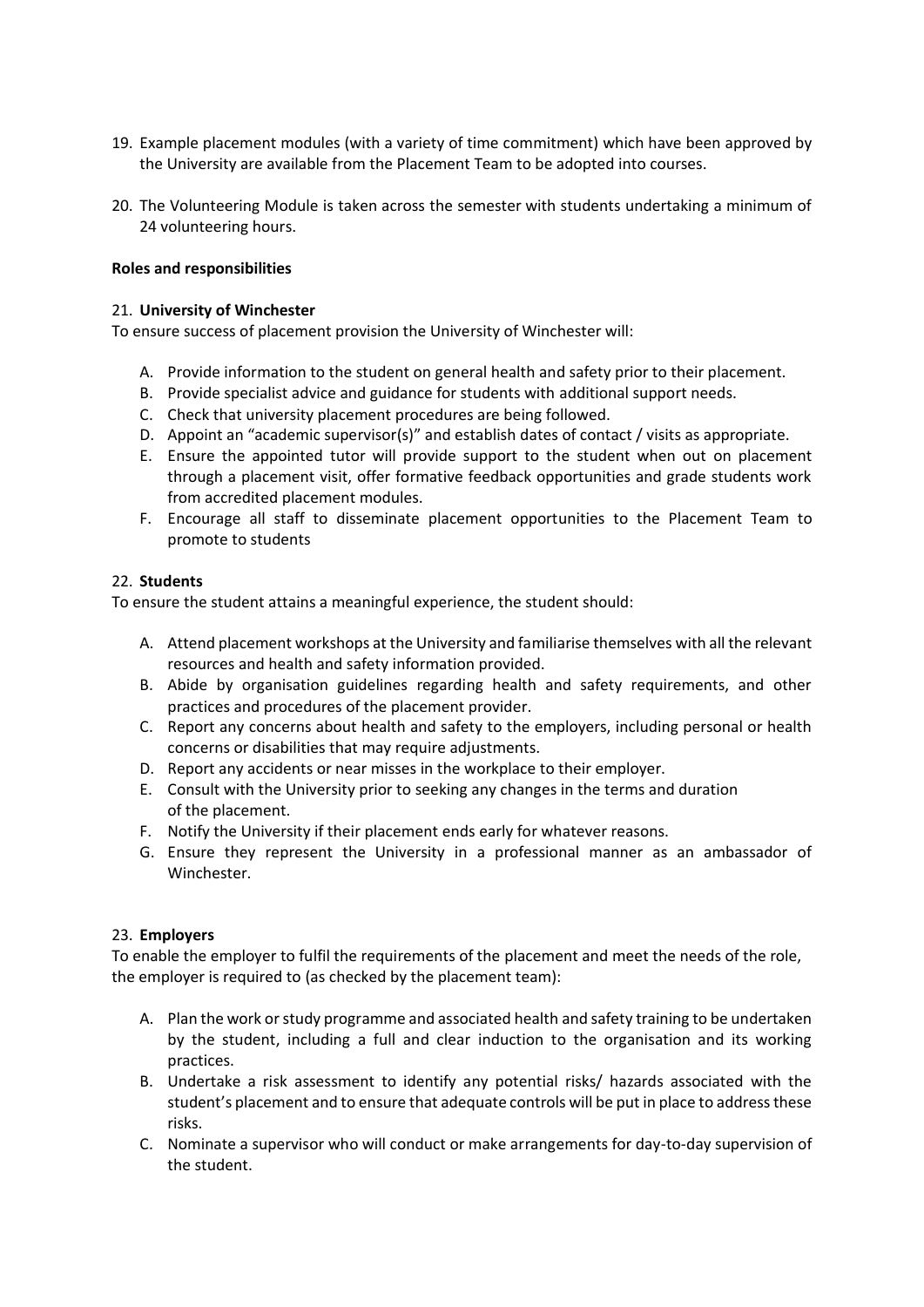- D. Comply with the appropriate country's health and safety legislation.
- E. Facilitate access to the student for up to two contacts by the visiting tutor / placement coordinator as appropriate.
- F. Ensure that appropriate employer and public liability insurance are in place.
- G. Promptly inform the University of Winchester of any serious accidents which involve medical treatment that goes beyond first aid or advise the University of incidents relating to breaches of discipline by the student.
- H. Advise the University promptly of any unexplained periods of non-attendance or any other workplace concerns.
- I. Support the student with objective setting and completion of tasks.
- J. Ensure placement students are treated with the same workers' rights as other staff in the organisation.

If the above requirements are not met, the placement may not be approved.

# **Approval of placement providers and managing risk**

As part of their due diligence checks, the placement or volunteering team should satisfy themselves that each placement provider, whether allocated by the University of Winchester or independently found by the student, is suitable. Procedures for securing, approving and allocating placements should be transparent to all and the following should be considered:

- A. The ability of the placement provider to allow students to successfully meet the learning outcomes of the placement;
- B. Health and safety requirements including any requirement for DBS checks;
- C. Any relevant professional, statutory or regulatory body (PSRB) requirements governing the suitability of placements.
- D. Student support on placements, including the mechanisms for dealing with any problems or complaints;
- E. Any reasonable and anticipatory adjustments for students with a disability or learning difference.
- F. A health and safety risk assessment should be carried out following the University's policies and procedures in place at the time, following the advice of the University's Health and Safety Manager.
- G. Valid Employers' Liability and Public Liability Certificates should be obtained together with confirmation from each employer that students will be covered whilst under their supervision/control.
- H. The placement team may visit the placement provider, to assess their suitability.

# **Finding and approving placements**

24. Students will be supported to find placements through in class and extra-curricular workshops run by the Placement or Volunteering Team and/or in partnership with Faculties. Students will be responsible for securing their own placements (e.g. through successful completion of an interview) but the Placement Team will actively support with application advice, signposting to previous Placement Providers and pre-Placement training. The Placement Team will also proactively engage with organisations regionally and nationally to source new Placement Providers to signpost students to on an annual basis.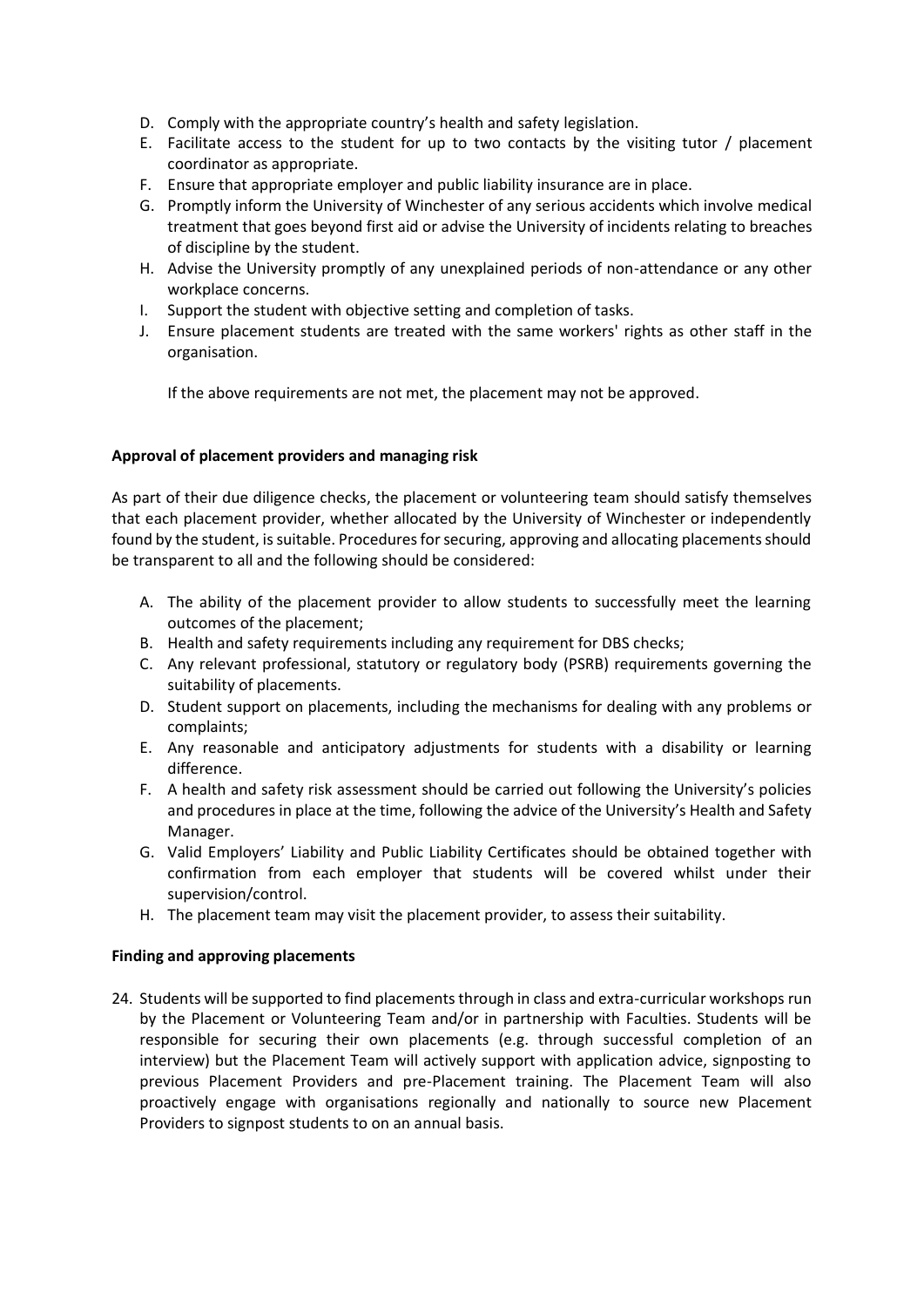- 25. Registered placement providers will be listed on the University's appropriate student-facing platforms (e.g. CareerConnect by JobTeaser) to allow students to apply and contact Placement Providers.
- 26. To ensure a suitable staff to student ratio during placements, the University of Winchester encourages this to be normally a minimum of three full-time staff members (or charity trustees) to every student employed or volunteering per day. This is to allow appropriate support and development for the student and business contingency for the employer. In exceptional circumstances, the Student Engagement and Employability Team may be able to approve opportunities with smaller teams following an assessment.
- 27. Academic supervisors are responsible for approving placements once secured by the student. The placement should be relevant to the programme of study whilst ensuring any learning outcomes and assessment pertinent to the placement can be achieved and completed. Approval of placements should include, as a minimum, basic due diligence (e.g. basic company checks for new placement providers) on the placement provider and a review of the placement opportunity/relevant job description, **and conformance with minimum wage regulations and employment legislation where applicable**.
- 28. The University and placement provider will each agree to either a written agreement (send via email or letter) OR by approving on the University Placement Management System, confirming the necessary requirements outlined above. Such agreements are proportionate to the scale of the activity and should be maintained by the Placement Team.

# **Confidential work on placement**

29. It is important that placement providers requesting confidentiality of students' reports on their placement activity are aware that the report must be available to a third party for scrutiny in the event of a dispute, or at an External Examiner's request. In all cases, if a project is likely to be confidential or commercially sensitive, a conversation should take place between the student, the University, and the employer, to define the acceptable perimeters of the student's project.

# **What if the placement ends early?**

30. If any placement ends early due to a reason that is not the student's fault (e.g. placement cancellation) or the student's fault (e.g. non-attendance or poor behaviour) and the student has not completed enough days or hours to write the final assessment, then the module leader or Head of Department may initiate an amended assessment instead of the reflection, such as an essay about the organisation's place in the sector. The module leader or Head of Department will decide on whether the student needs to complete additional hours/days to meet the learning outcomes.